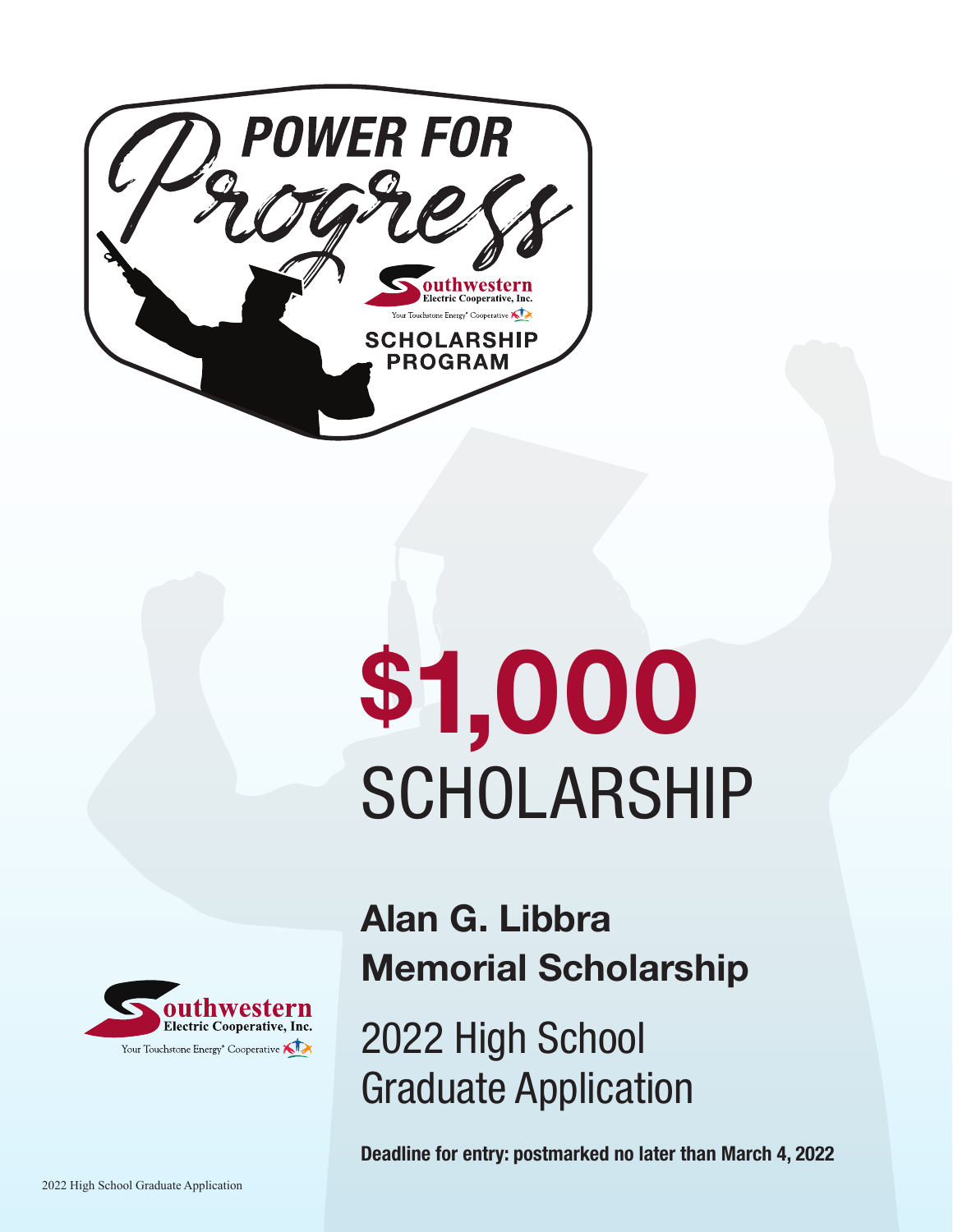# **Southwestern Electric Cooperative, Inc. 2022 Scholarship Program High School Graduate**

#### **Application Deadline Must be postmarked no later than March 4, 2022**

#### **Eligibility**

*To be eligible to compete for a Southwestern Electric Cooperative, Inc., scholarship, an applicant:*

- 1. Must be an active member of Southwestern Electric Cooperative, Inc., prior to submitting this scholarship application (or the applicant's parents or guardians must be active members);
- 2. Must graduate from high school during spring 2022.
- 3. Must meet academic requirements for admission to a college, university or technical school.
- 4. Must be attending an accredited college or a technical school as a full-time student fall 2022.
- 5. Must exemplify good citizenship.
- 6. Must submit a complete application prior to the deadline.

*Directors, employees, their immediate families, and previous Southwestern Electric Cooperative, Inc. scholarship recipients are not eligible to apply.*

#### **Criteria**

Please note the following when completing this scholarship application.

- 1. Faxed and/or e-mailed copies of this application will not be accepted.
- 2. **An incomplete application will not be reviewed and the applicant will receive a score of zero.**
- 3. The following **must** be submitted in **one** packet (envelope):
	- Cover Letter
	- Completed application
	- Transcript(s) and
	- Attendance record(s)
- 4. Application must be received at Southwestern Electric's headquarters at 525 US Route 40, Greenville, Illinois, postmarked no later than Friday, March 4, 2022. The application may be hand delivered to this location or it may be mailed in time to be received by the deadline to: Southwestern Electric Cooperative Scholarship Program, 525 US Route 40, Greenville, IL 62246.
- 5. The application must be neatly handwritten, word-processed or typed on this form. No additional information will be reviewed or considered.
- 6. **The narrative, however, must be handwritten by the student applicant.**
- 7. An interview of the applicant for selection purposes may be required.
- 8. Scholarship recipients are required to attend a reception (date to be determined) for the purpose of recording a video clip. The video will be used for promotional purposes and shared at Southwestern Electric Cooperative's 84th Annual Meeting of Members, Saturday, September 10, 2022.
- 9. All decisions of the Scholarship Selection Committee will be final.
- 10. The scholarship award will be sent directly to the financial aid department of the recipient's chosen college or technical school, unless other arrangements are made.
- 11. Scholarship funding not utilized during the fall 2022 semester may be carried forward to the next semester. Otherwise, the remainder of the funds will be returned to Southwestern Electric Cooperative, Inc.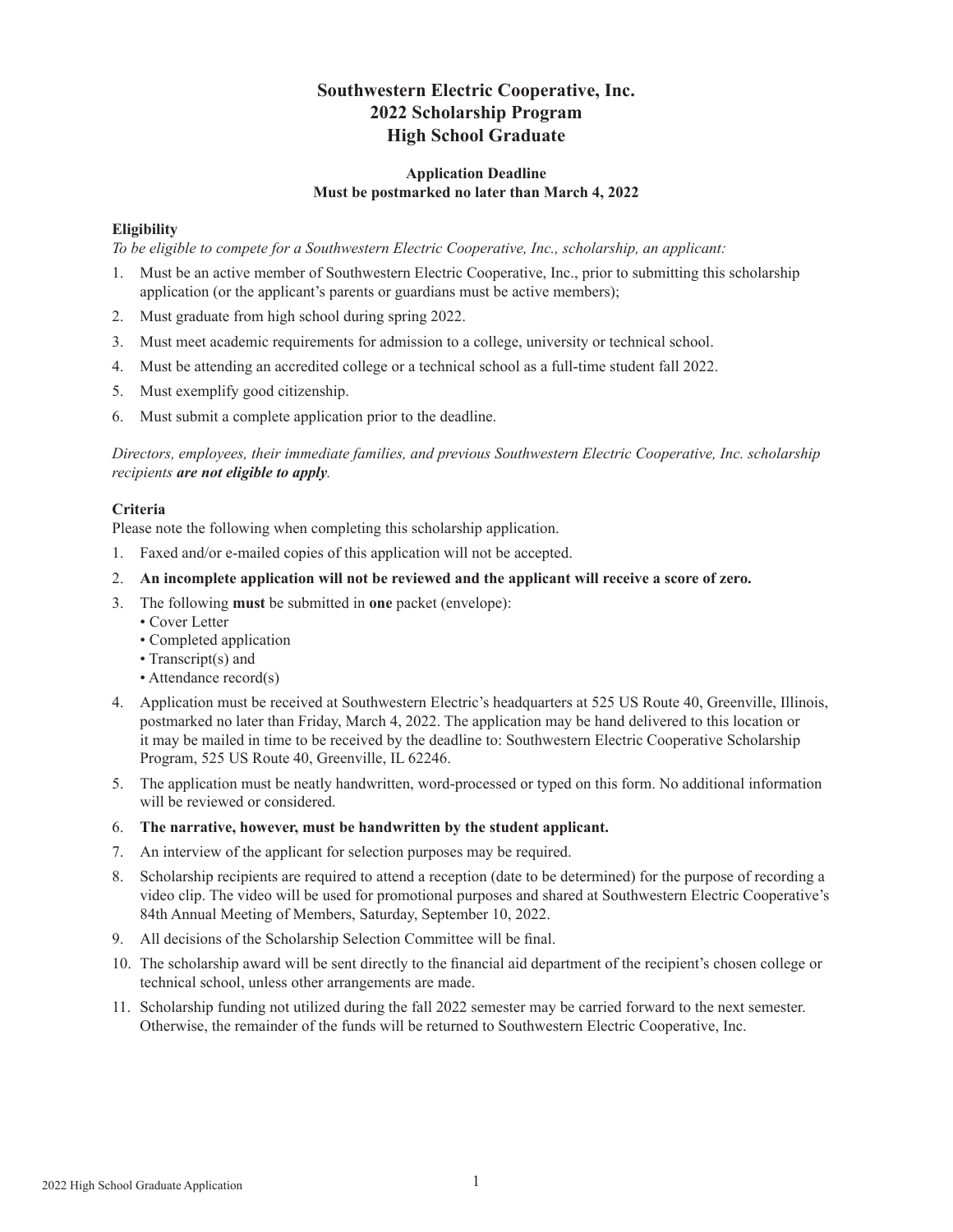# **High School Graduate Scholarship Application Checklist**

- **Cover Letter:** You must submit a one-page cover letter (business letter format) requesting consideration of your scholarship application. You should include anything you would like the Scholarship Selection Committee to know which is not mentioned in any other part of the application.
- **Scholarship Deadline:** To be eligible for consideration, the complete application packet must be received at Southwestern Electric Cooperative's headquarters in Greenville postmarked no later than March 4, 2022.
- **Incomplete Applications:** Incomplete applications will receive a score of zero. If the question is not applicable to your situation, then so state it. Do not leave any questions blank.
- **How did you hear about the Power for Progress Scholarship Program?**

#### **Part A – Contact & Member Information**

**Active Member:** Either you or your parent/guardian must be an active member of Southwestern Electric Cooperative.

 $\mathcal{L}_\mathcal{L} = \mathcal{L}_\mathcal{L} = \mathcal{L}_\mathcal{L} = \mathcal{L}_\mathcal{L} = \mathcal{L}_\mathcal{L} = \mathcal{L}_\mathcal{L} = \mathcal{L}_\mathcal{L} = \mathcal{L}_\mathcal{L} = \mathcal{L}_\mathcal{L} = \mathcal{L}_\mathcal{L} = \mathcal{L}_\mathcal{L} = \mathcal{L}_\mathcal{L} = \mathcal{L}_\mathcal{L} = \mathcal{L}_\mathcal{L} = \mathcal{L}_\mathcal{L} = \mathcal{L}_\mathcal{L} = \mathcal{L}_\mathcal{L}$ 

#### **Part B – Academic Information**

 **Transcript and Attendance Records:** An official copy of your transcript and your attendance record must be attached to this application. If absenteeism is above normal (more than four days during any semester beginning with your freshman year), please provide an explanation.

#### **Part C – College/University/Technical School Information**

 $\square$  **School(s)** of Interest: List school(s) to which you have applied and the status of your application. Also indicate which school is your first choice to attend.

#### **Part D – Financial Information**

 **Financial Information:** Financial need is one aspect considered by the Scholarship Selection Committee. Please provide sufficient details in this section so that the Scholarship Selection Committee is able to make an appropriate determination of your financial need.

#### **Parts E & F – Involvement and Achievement**

 **Complete Accordingly:** Southwestern Electric provides educational assistance to members so they can contribute effectively to the development of the cooperative. As a cooperative, we're concerned about our region and work for the sustainable development of our communities through policies accepted by our members.

#### **Part G – Personal Narrative**

 **Narrative:** The narrative is an important part of this application. It is one way for the Scholarship Selection Committee to get to know you. The narrative must be handwritten by you **on this form**. The narrative must not exceed 500 words. Word count must be completed. Please refer to the narrative section of the application for details.

#### **Part H – Statement of Applicant**

 **Signatures Needed:** You and your parent or legal guardian must sign the last page of this application (if you're a member of Southwestern Electric Cooperative, the parent or guardian signature isn't required).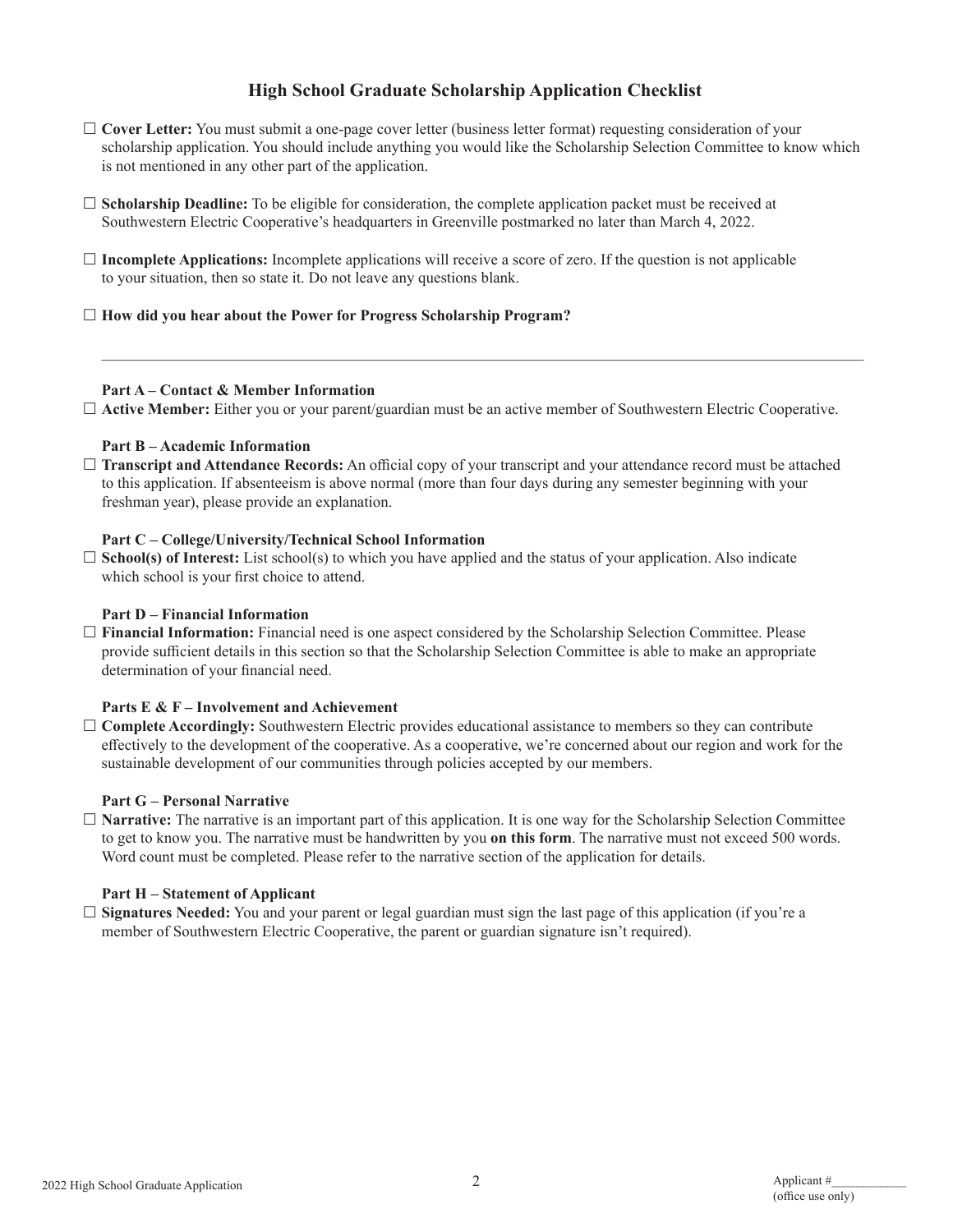# **Part A. – Contact & Member Information**

| , will graduate this spring and plan to continue<br>$I, \_$<br>my education in a college or a technical school starting in fall 2022. If I am chosen as a recipient of this program,<br>I understand that in order to accept this award I must attend a two- or four-year accredited college or vocational<br>institution approved by the Southwestern Electric Cooperative's Scholarship Selection Committee. |                                                 |                                                                                      |                                                                                                                                                                                                                                |  |  |  |
|----------------------------------------------------------------------------------------------------------------------------------------------------------------------------------------------------------------------------------------------------------------------------------------------------------------------------------------------------------------------------------------------------------------|-------------------------------------------------|--------------------------------------------------------------------------------------|--------------------------------------------------------------------------------------------------------------------------------------------------------------------------------------------------------------------------------|--|--|--|
|                                                                                                                                                                                                                                                                                                                                                                                                                | <b>Southwestern Electric Member Information</b> |                                                                                      |                                                                                                                                                                                                                                |  |  |  |
|                                                                                                                                                                                                                                                                                                                                                                                                                |                                                 | SWECI Account #                                                                      |                                                                                                                                                                                                                                |  |  |  |
|                                                                                                                                                                                                                                                                                                                                                                                                                |                                                 | Is your residence powered by Southwestern Electric Cooperative? $\Box$ Yes $\Box$ No |                                                                                                                                                                                                                                |  |  |  |
|                                                                                                                                                                                                                                                                                                                                                                                                                |                                                 | Account holder's name                                                                |                                                                                                                                                                                                                                |  |  |  |
| <b>Applicant's Contact Information</b>                                                                                                                                                                                                                                                                                                                                                                         |                                                 |                                                                                      |                                                                                                                                                                                                                                |  |  |  |
|                                                                                                                                                                                                                                                                                                                                                                                                                |                                                 |                                                                                      |                                                                                                                                                                                                                                |  |  |  |
|                                                                                                                                                                                                                                                                                                                                                                                                                | Home Address                                    |                                                                                      |                                                                                                                                                                                                                                |  |  |  |
|                                                                                                                                                                                                                                                                                                                                                                                                                |                                                 | (Street or Road and/or P.O. Box)                                                     |                                                                                                                                                                                                                                |  |  |  |
|                                                                                                                                                                                                                                                                                                                                                                                                                |                                                 | (City, State, Zip)                                                                   |                                                                                                                                                                                                                                |  |  |  |
|                                                                                                                                                                                                                                                                                                                                                                                                                |                                                 |                                                                                      | Telephone (Channel Communication Communication Communication Communication Communication Communication Communication Communication Communication Communication Communication Communication Communication Communication Communi |  |  |  |
|                                                                                                                                                                                                                                                                                                                                                                                                                |                                                 |                                                                                      |                                                                                                                                                                                                                                |  |  |  |
| <b>Part B-Academic Information</b>                                                                                                                                                                                                                                                                                                                                                                             |                                                 |                                                                                      |                                                                                                                                                                                                                                |  |  |  |
| <b>High School Information</b>                                                                                                                                                                                                                                                                                                                                                                                 |                                                 |                                                                                      |                                                                                                                                                                                                                                |  |  |  |
| (Name of High School)                                                                                                                                                                                                                                                                                                                                                                                          |                                                 |                                                                                      |                                                                                                                                                                                                                                |  |  |  |
| (Street and/or P.O. Box)                                                                                                                                                                                                                                                                                                                                                                                       |                                                 |                                                                                      |                                                                                                                                                                                                                                |  |  |  |
| (City)                                                                                                                                                                                                                                                                                                                                                                                                         | (State)                                         | (Zip)                                                                                | (Telephone)                                                                                                                                                                                                                    |  |  |  |
| Date of Graduation                                                                                                                                                                                                                                                                                                                                                                                             |                                                 |                                                                                      | Date of Honors Program                                                                                                                                                                                                         |  |  |  |
| <b>GPA/Class Size &amp; Rank</b>                                                                                                                                                                                                                                                                                                                                                                               |                                                 |                                                                                      |                                                                                                                                                                                                                                |  |  |  |
| (Please use a 4.0 base)<br><b>Transcript and Attendance Records</b>                                                                                                                                                                                                                                                                                                                                            |                                                 | (if applicable)                                                                      | G.P.A. Number in Class Number and Class Rank Number 1 (1985) Number 1 (1985) Number 1 (1986) Number 1 (1986) Number 1 (1986) Number 1 (1986) Number 1 (1986) Number 1 (1986) Number 1 (1986) Number 1 (1986) Number 1 (1986) N |  |  |  |
|                                                                                                                                                                                                                                                                                                                                                                                                                |                                                 |                                                                                      |                                                                                                                                                                                                                                |  |  |  |

An official copy of your transcript and attendance record (beginning with your freshman year) must be attached to this application. If absenteeism is above normal (more than four days during any semester), please provide an explanation in the lines below. The number of unexcused absences in the first semester of your senior year is \_\_\_\_\_.

 $\mathcal{L}_\mathcal{L} = \{ \mathcal{L}_\mathcal{L} = \{ \mathcal{L}_\mathcal{L} = \{ \mathcal{L}_\mathcal{L} = \{ \mathcal{L}_\mathcal{L} = \{ \mathcal{L}_\mathcal{L} = \{ \mathcal{L}_\mathcal{L} = \{ \mathcal{L}_\mathcal{L} = \{ \mathcal{L}_\mathcal{L} = \{ \mathcal{L}_\mathcal{L} = \{ \mathcal{L}_\mathcal{L} = \{ \mathcal{L}_\mathcal{L} = \{ \mathcal{L}_\mathcal{L} = \{ \mathcal{L}_\mathcal{L} = \{ \mathcal{L}_\mathcal{$ 

 $\mathcal{L}_\mathcal{L} = \{ \mathcal{L}_\mathcal{L} = \{ \mathcal{L}_\mathcal{L} = \{ \mathcal{L}_\mathcal{L} = \{ \mathcal{L}_\mathcal{L} = \{ \mathcal{L}_\mathcal{L} = \{ \mathcal{L}_\mathcal{L} = \{ \mathcal{L}_\mathcal{L} = \{ \mathcal{L}_\mathcal{L} = \{ \mathcal{L}_\mathcal{L} = \{ \mathcal{L}_\mathcal{L} = \{ \mathcal{L}_\mathcal{L} = \{ \mathcal{L}_\mathcal{L} = \{ \mathcal{L}_\mathcal{L} = \{ \mathcal{L}_\mathcal{$ 

 $\mathcal{L}_\mathcal{L} = \{ \mathcal{L}_\mathcal{L} = \{ \mathcal{L}_\mathcal{L} = \{ \mathcal{L}_\mathcal{L} = \{ \mathcal{L}_\mathcal{L} = \{ \mathcal{L}_\mathcal{L} = \{ \mathcal{L}_\mathcal{L} = \{ \mathcal{L}_\mathcal{L} = \{ \mathcal{L}_\mathcal{L} = \{ \mathcal{L}_\mathcal{L} = \{ \mathcal{L}_\mathcal{L} = \{ \mathcal{L}_\mathcal{L} = \{ \mathcal{L}_\mathcal{L} = \{ \mathcal{L}_\mathcal{L} = \{ \mathcal{L}_\mathcal{$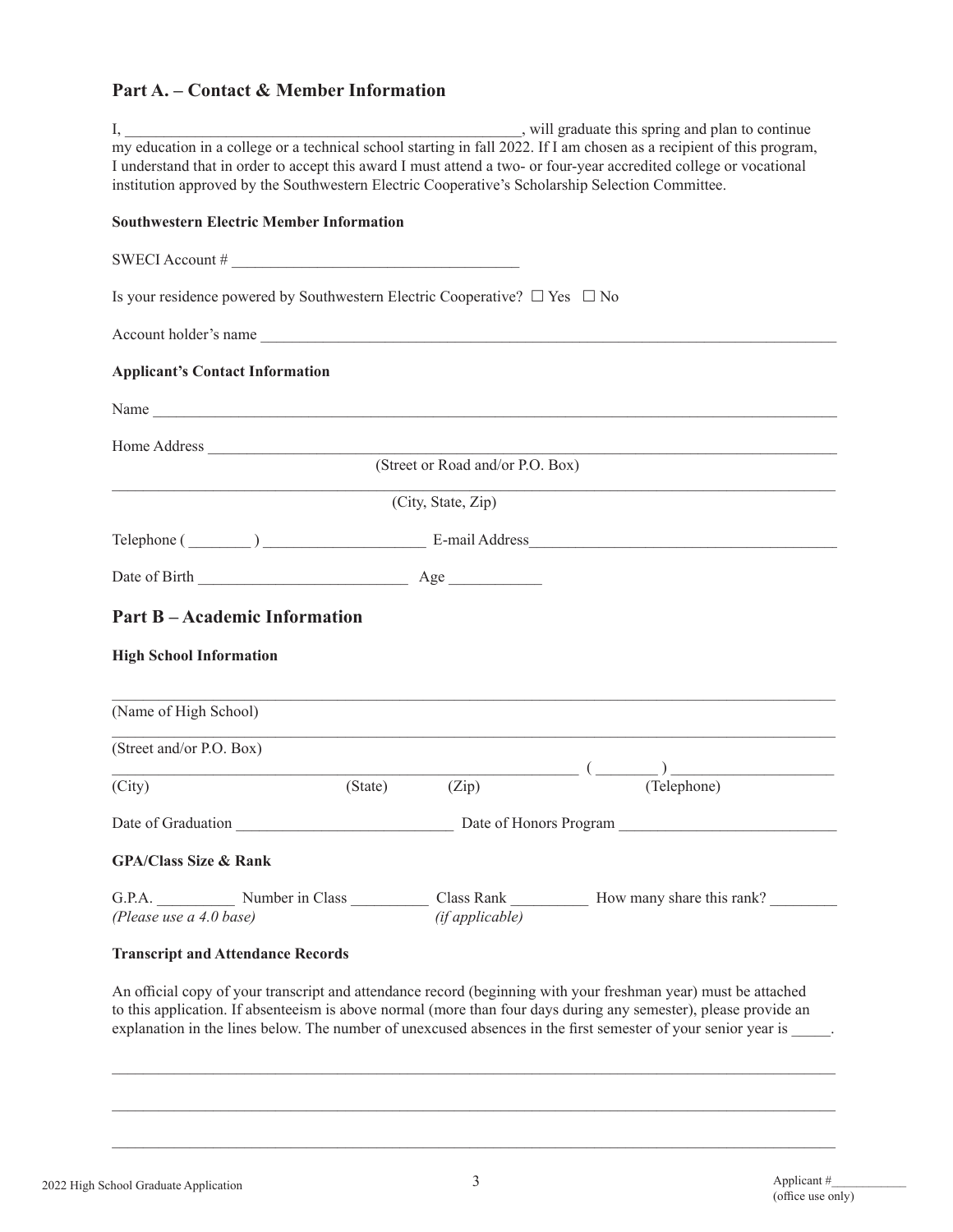#### **Standardized Test Scores**

Please provide your highest A.C.T. and/or S.A.T. score:

A.C.T. \_\_\_\_\_\_\_\_\_\_\_\_\_\_\_\_\_\_\_ S.A.T. \_\_\_\_\_\_\_\_\_\_\_\_\_\_\_\_\_\_\_

If neither the A.C.T. nor the S.A.T. test was taken, please indicate why:

## **Part C. – College/University/Technical School Information**

Proposed major \_\_\_\_\_\_\_\_\_\_\_\_\_\_\_\_\_\_\_\_\_\_\_\_\_\_\_\_\_\_\_\_\_\_\_\_\_\_\_\_\_\_\_\_\_\_\_\_\_\_\_\_\_\_\_\_\_\_\_\_\_\_\_\_\_\_\_\_\_\_\_\_\_\_\_\_\_\_\_\_

Please list the schools to which you have applied and the status of your application, beginning with your first choice of school to attend.

 $\mathcal{L}_\mathcal{L} = \{ \mathcal{L}_\mathcal{L} = \{ \mathcal{L}_\mathcal{L} = \{ \mathcal{L}_\mathcal{L} = \{ \mathcal{L}_\mathcal{L} = \{ \mathcal{L}_\mathcal{L} = \{ \mathcal{L}_\mathcal{L} = \{ \mathcal{L}_\mathcal{L} = \{ \mathcal{L}_\mathcal{L} = \{ \mathcal{L}_\mathcal{L} = \{ \mathcal{L}_\mathcal{L} = \{ \mathcal{L}_\mathcal{L} = \{ \mathcal{L}_\mathcal{L} = \{ \mathcal{L}_\mathcal{L} = \{ \mathcal{L}_\mathcal{$ 

| <b>School Name</b> | Location | Accepted | Pending |
|--------------------|----------|----------|---------|
|                    |          |          |         |
|                    |          |          |         |
|                    |          |          |         |
|                    |          |          |         |
|                    |          |          |         |

## **Part D. – Financial Information**

#### **Family & Income**

| What was your family's adjusted gross income from last year's tax return?                 |  |  |  |
|-------------------------------------------------------------------------------------------|--|--|--|
| How many dependents were claimed on your family's previous year taxes?                    |  |  |  |
| Of this number of dependents, how many (excluding you) are children?                      |  |  |  |
|                                                                                           |  |  |  |
| How many family members (excluding you) are currently attending college/technical school? |  |  |  |
| Where are they enrolled?                                                                  |  |  |  |
| <b>College/Technical School Costs &amp; Support</b>                                       |  |  |  |
|                                                                                           |  |  |  |
|                                                                                           |  |  |  |
|                                                                                           |  |  |  |
|                                                                                           |  |  |  |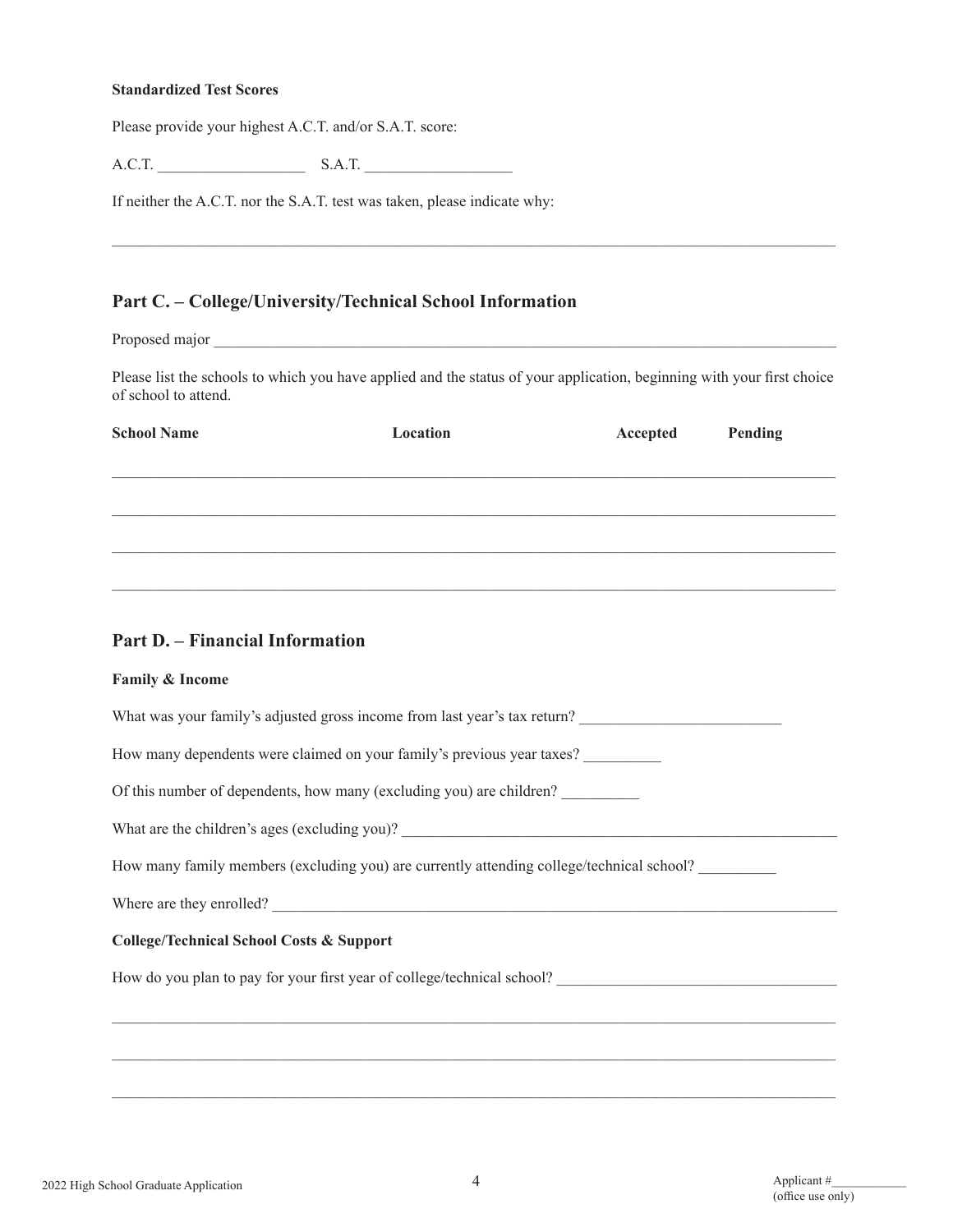# **Part E. – Involvement: School, Community, Volunteerism, Employment**

#### **School and/or Community Activities**

List up to five school activities in which you have participated in the past three years, along with the number of years of membership or participation and any offices or leadership positions you held.

| <b>Organization or Activity</b>                                                                                  | <b>No. of Years</b> | <b>Offices Held</b> |
|------------------------------------------------------------------------------------------------------------------|---------------------|---------------------|
|                                                                                                                  |                     |                     |
|                                                                                                                  |                     |                     |
|                                                                                                                  |                     |                     |
|                                                                                                                  |                     |                     |
|                                                                                                                  |                     |                     |
|                                                                                                                  |                     |                     |
|                                                                                                                  |                     |                     |
| Volunteerism                                                                                                     |                     |                     |
| List significant volunteer work you have completed in the past three years and briefly describe your experience. |                     |                     |
|                                                                                                                  |                     |                     |
|                                                                                                                  |                     |                     |
|                                                                                                                  |                     |                     |
|                                                                                                                  |                     |                     |
| Employment                                                                                                       |                     |                     |
|                                                                                                                  |                     |                     |
| Are you currently employed? Yes No No No                                                                         |                     |                     |
| If yes, list employer(s), type of work and approximately how many hours you work per week.                       |                     |                     |
|                                                                                                                  |                     |                     |
|                                                                                                                  |                     |                     |
|                                                                                                                  |                     |                     |
|                                                                                                                  |                     |                     |
| If yes, list employer(s), type of work and approximately how many hours you worked per week.                     |                     |                     |
|                                                                                                                  |                     |                     |
|                                                                                                                  |                     |                     |
|                                                                                                                  |                     |                     |
|                                                                                                                  |                     |                     |
|                                                                                                                  |                     |                     |
|                                                                                                                  |                     |                     |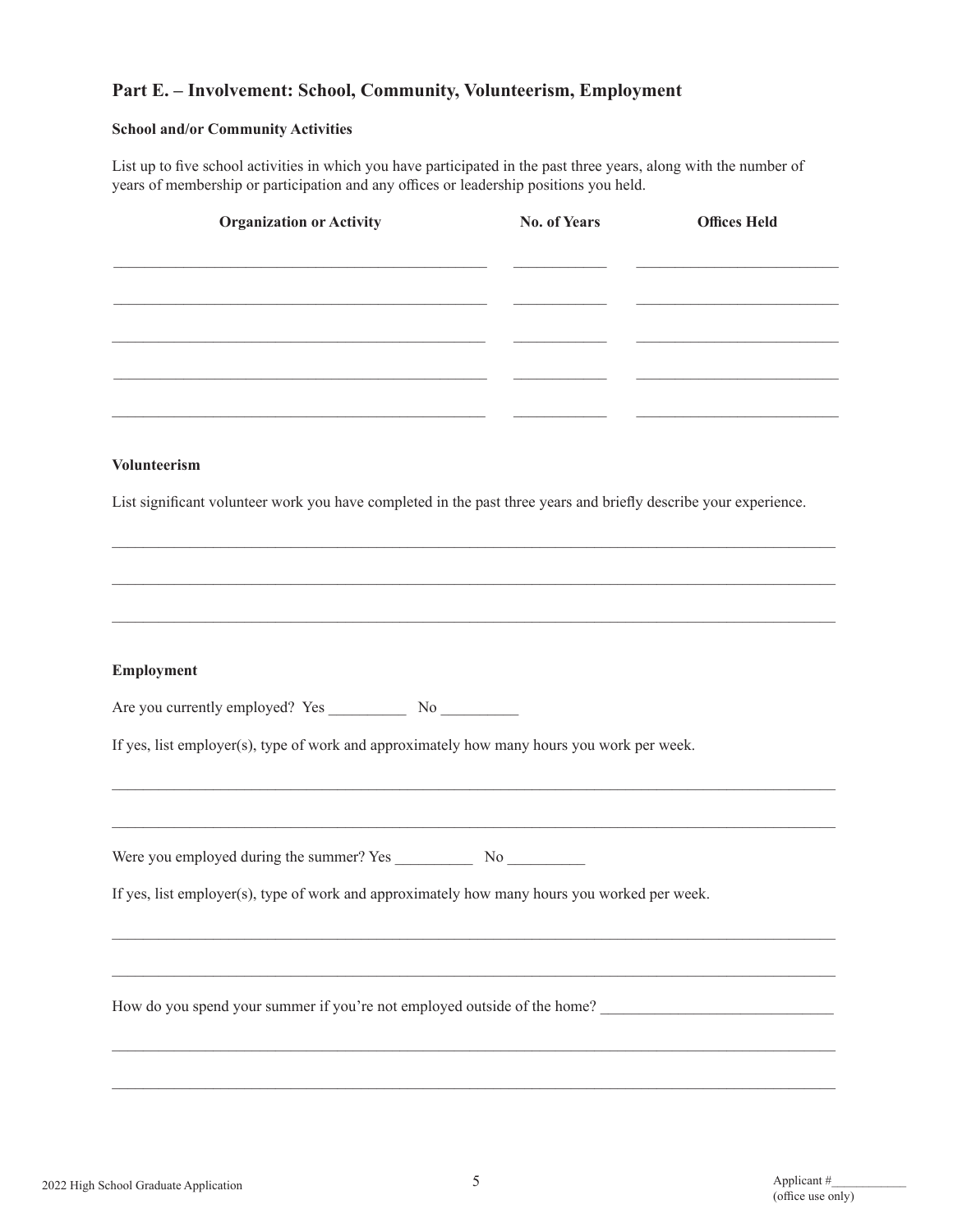Use this space to provide any additional information regarding your past employment experiences such as the employer's name, type of work and length of employment.

 $\mathcal{L}_\mathcal{L} = \{ \mathcal{L}_\mathcal{L} = \{ \mathcal{L}_\mathcal{L} = \{ \mathcal{L}_\mathcal{L} = \{ \mathcal{L}_\mathcal{L} = \{ \mathcal{L}_\mathcal{L} = \{ \mathcal{L}_\mathcal{L} = \{ \mathcal{L}_\mathcal{L} = \{ \mathcal{L}_\mathcal{L} = \{ \mathcal{L}_\mathcal{L} = \{ \mathcal{L}_\mathcal{L} = \{ \mathcal{L}_\mathcal{L} = \{ \mathcal{L}_\mathcal{L} = \{ \mathcal{L}_\mathcal{L} = \{ \mathcal{L}_\mathcal{$ 

 $\mathcal{L}_\mathcal{L} = \{ \mathcal{L}_\mathcal{L} = \{ \mathcal{L}_\mathcal{L} = \{ \mathcal{L}_\mathcal{L} = \{ \mathcal{L}_\mathcal{L} = \{ \mathcal{L}_\mathcal{L} = \{ \mathcal{L}_\mathcal{L} = \{ \mathcal{L}_\mathcal{L} = \{ \mathcal{L}_\mathcal{L} = \{ \mathcal{L}_\mathcal{L} = \{ \mathcal{L}_\mathcal{L} = \{ \mathcal{L}_\mathcal{L} = \{ \mathcal{L}_\mathcal{L} = \{ \mathcal{L}_\mathcal{L} = \{ \mathcal{L}_\mathcal{$ 

 $\mathcal{L}_\mathcal{L} = \{ \mathcal{L}_\mathcal{L} = \{ \mathcal{L}_\mathcal{L} = \{ \mathcal{L}_\mathcal{L} = \{ \mathcal{L}_\mathcal{L} = \{ \mathcal{L}_\mathcal{L} = \{ \mathcal{L}_\mathcal{L} = \{ \mathcal{L}_\mathcal{L} = \{ \mathcal{L}_\mathcal{L} = \{ \mathcal{L}_\mathcal{L} = \{ \mathcal{L}_\mathcal{L} = \{ \mathcal{L}_\mathcal{L} = \{ \mathcal{L}_\mathcal{L} = \{ \mathcal{L}_\mathcal{L} = \{ \mathcal{L}_\mathcal{$ 

# **Part F. – Achievement: Honors, Awards, Positions**

List up to five honors, awards (school, non-school and community) earned in the last three years and/or positions (either group leadership or workplace positions).

 $\mathcal{L}_\mathcal{L} = \mathcal{L}_\mathcal{L} = \mathcal{L}_\mathcal{L} = \mathcal{L}_\mathcal{L} = \mathcal{L}_\mathcal{L} = \mathcal{L}_\mathcal{L} = \mathcal{L}_\mathcal{L} = \mathcal{L}_\mathcal{L} = \mathcal{L}_\mathcal{L} = \mathcal{L}_\mathcal{L} = \mathcal{L}_\mathcal{L} = \mathcal{L}_\mathcal{L} = \mathcal{L}_\mathcal{L} = \mathcal{L}_\mathcal{L} = \mathcal{L}_\mathcal{L} = \mathcal{L}_\mathcal{L} = \mathcal{L}_\mathcal{L}$ 

 $\mathcal{L}_\mathcal{L} = \mathcal{L}_\mathcal{L} = \mathcal{L}_\mathcal{L} = \mathcal{L}_\mathcal{L} = \mathcal{L}_\mathcal{L} = \mathcal{L}_\mathcal{L} = \mathcal{L}_\mathcal{L} = \mathcal{L}_\mathcal{L} = \mathcal{L}_\mathcal{L} = \mathcal{L}_\mathcal{L} = \mathcal{L}_\mathcal{L} = \mathcal{L}_\mathcal{L} = \mathcal{L}_\mathcal{L} = \mathcal{L}_\mathcal{L} = \mathcal{L}_\mathcal{L} = \mathcal{L}_\mathcal{L} = \mathcal{L}_\mathcal{L}$ 

 $\mathcal{L}_\mathcal{L} = \mathcal{L}_\mathcal{L} = \mathcal{L}_\mathcal{L} = \mathcal{L}_\mathcal{L} = \mathcal{L}_\mathcal{L} = \mathcal{L}_\mathcal{L} = \mathcal{L}_\mathcal{L} = \mathcal{L}_\mathcal{L} = \mathcal{L}_\mathcal{L} = \mathcal{L}_\mathcal{L} = \mathcal{L}_\mathcal{L} = \mathcal{L}_\mathcal{L} = \mathcal{L}_\mathcal{L} = \mathcal{L}_\mathcal{L} = \mathcal{L}_\mathcal{L} = \mathcal{L}_\mathcal{L} = \mathcal{L}_\mathcal{L}$ 

 $\mathcal{L}_\mathcal{L} = \mathcal{L}_\mathcal{L} = \mathcal{L}_\mathcal{L} = \mathcal{L}_\mathcal{L} = \mathcal{L}_\mathcal{L} = \mathcal{L}_\mathcal{L} = \mathcal{L}_\mathcal{L} = \mathcal{L}_\mathcal{L} = \mathcal{L}_\mathcal{L} = \mathcal{L}_\mathcal{L} = \mathcal{L}_\mathcal{L} = \mathcal{L}_\mathcal{L} = \mathcal{L}_\mathcal{L} = \mathcal{L}_\mathcal{L} = \mathcal{L}_\mathcal{L} = \mathcal{L}_\mathcal{L} = \mathcal{L}_\mathcal{L}$ 

 $\mathcal{L}_\mathcal{L} = \mathcal{L}_\mathcal{L} = \mathcal{L}_\mathcal{L} = \mathcal{L}_\mathcal{L} = \mathcal{L}_\mathcal{L} = \mathcal{L}_\mathcal{L} = \mathcal{L}_\mathcal{L} = \mathcal{L}_\mathcal{L} = \mathcal{L}_\mathcal{L} = \mathcal{L}_\mathcal{L} = \mathcal{L}_\mathcal{L} = \mathcal{L}_\mathcal{L} = \mathcal{L}_\mathcal{L} = \mathcal{L}_\mathcal{L} = \mathcal{L}_\mathcal{L} = \mathcal{L}_\mathcal{L} = \mathcal{L}_\mathcal{L}$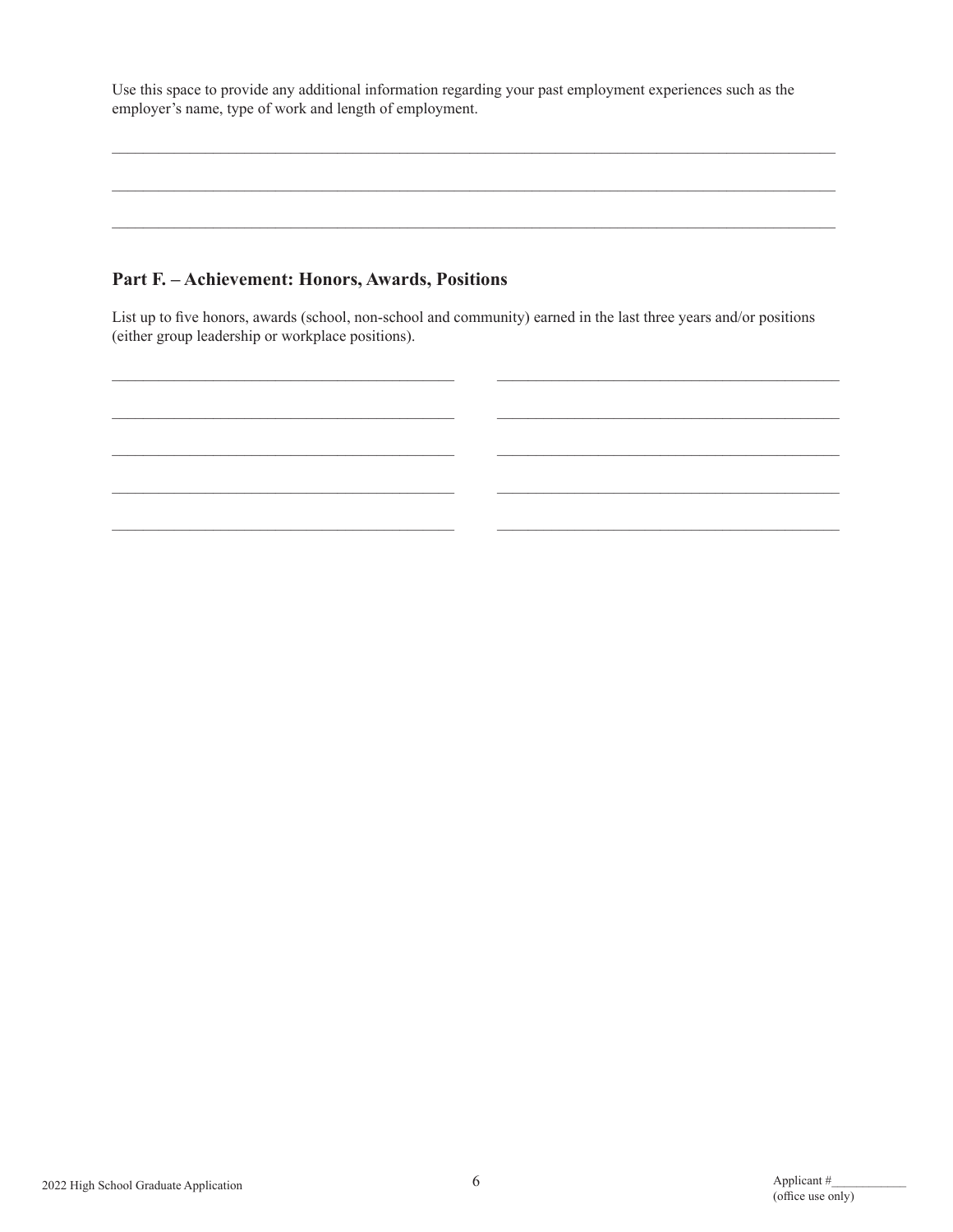## **Part G. - Personal Narrative**

This personal narrative helps us become acquainted with you in ways different from courses, grades, test scores, and other objective data. It will demonstrate your ability to organize thoughts and express yourself. We are looking for an essay that will help us know you better as a person and as a student.

• Your personal narrative is a principle factor in the evaluation of your application.

- Your narrative must be in your own words, in your own handwriting, using 500 words or fewer.
- . Word count must be completed.

How will you use your career/education to positively impact your community? Please use these pages for the final draft of your personal narrative.